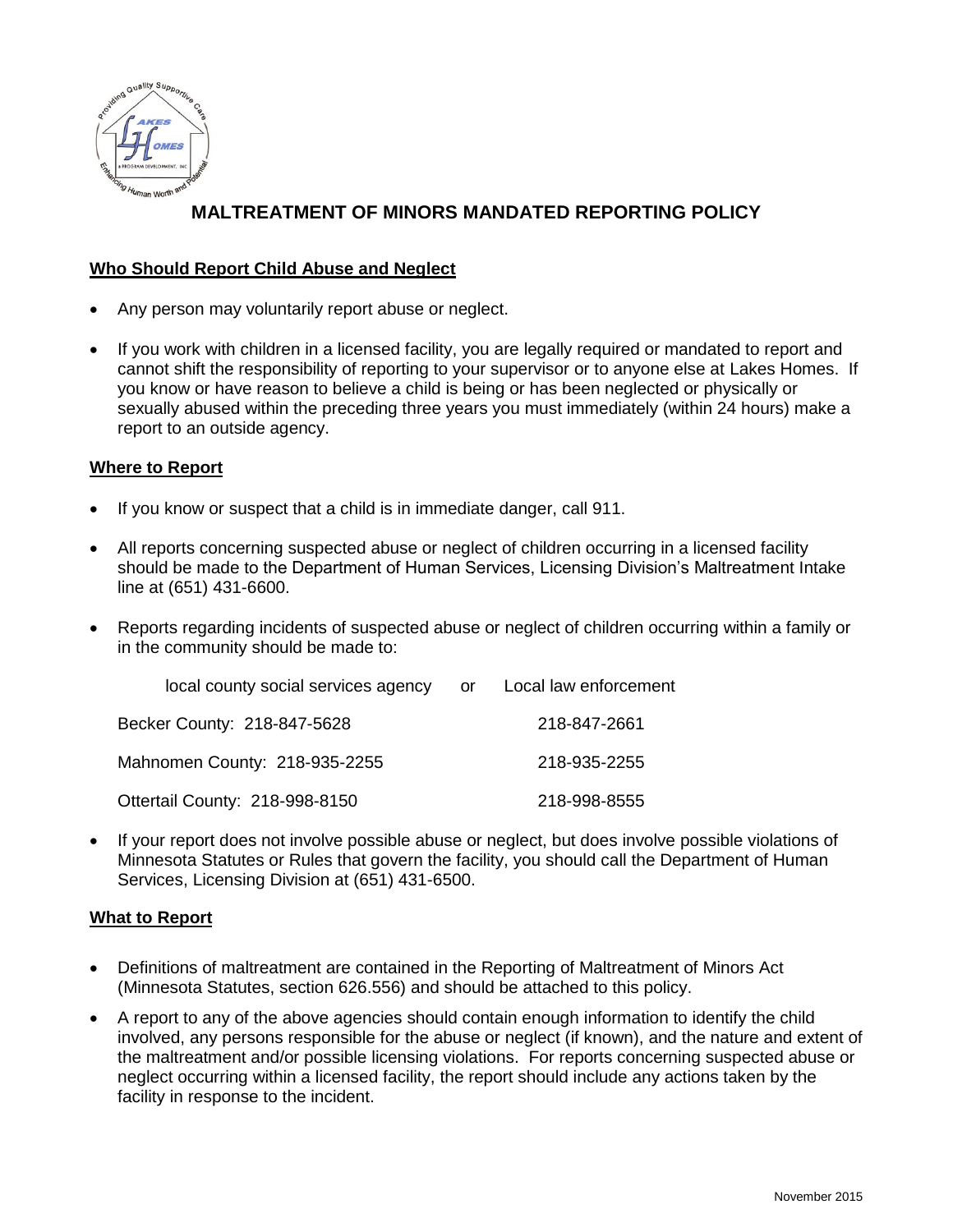An oral report of suspected abuse or neglect made to one of the above agencies by a mandated reporter must be followed by a written report to the same agency within 72 hours, exclusive of weekends and holidays.

## **Failure to Report**

A mandated reporter who knows or has reason to believe a child is or has been neglected or physically or sexually abused and fails to report is guilty of a misdemeanor. In addition, a mandated reporter who fails to report maltreatment that is found to be serious or recurring maltreatment may be disqualified from employment in positions allowing direct contact with persons receiving services from programs licensed by the Department of Human Services and by the Minnesota Department of Health, and unlicensed Personal Care Provider Organizations.

### **Retaliation Prohibited**

An employer of any mandated reporter shall not retaliate against the mandated reporter for reports made in good faith or against a child with respect to whom the report is made. The Reporting of Maltreatment of Minors Act contains specific provisions regarding civil actions that can be initiated by mandated reporters who believe that retaliation has occurred.

#### **Internal Review**

When the facility has reason to know that an internal or external report of alleged or suspected maltreatment has been made, the facility must complete an internal review within 30 calendar days and take corrective action, if necessary, to protect the health and safety of children in care. The internal review must include an evaluation of whether:

- (i) related policies and procedures were followed;
- (ii) the policies and procedures were adequate;
- (iii) there is a need for additional staff training;
- (iv) the reported event is similar to past events with the children or the services involved; and
- (v) there is a need for corrective action by the license holder to protect the health and safety of children in care.

#### **Primary and Secondary Person or Position to Ensure Internal Reviews are Completed**

The internal review will be completed by the development Director. If this individual is involved in the alleged or suspected maltreatment the executive administrator will be responsible for completing the internal review.

#### **Documentation of the Internal Review**

The facility must document completion of the internal review and make internal reviews accessible to the commissioner immediately upon the commissioner's request.

#### **Corrective Action Plan**